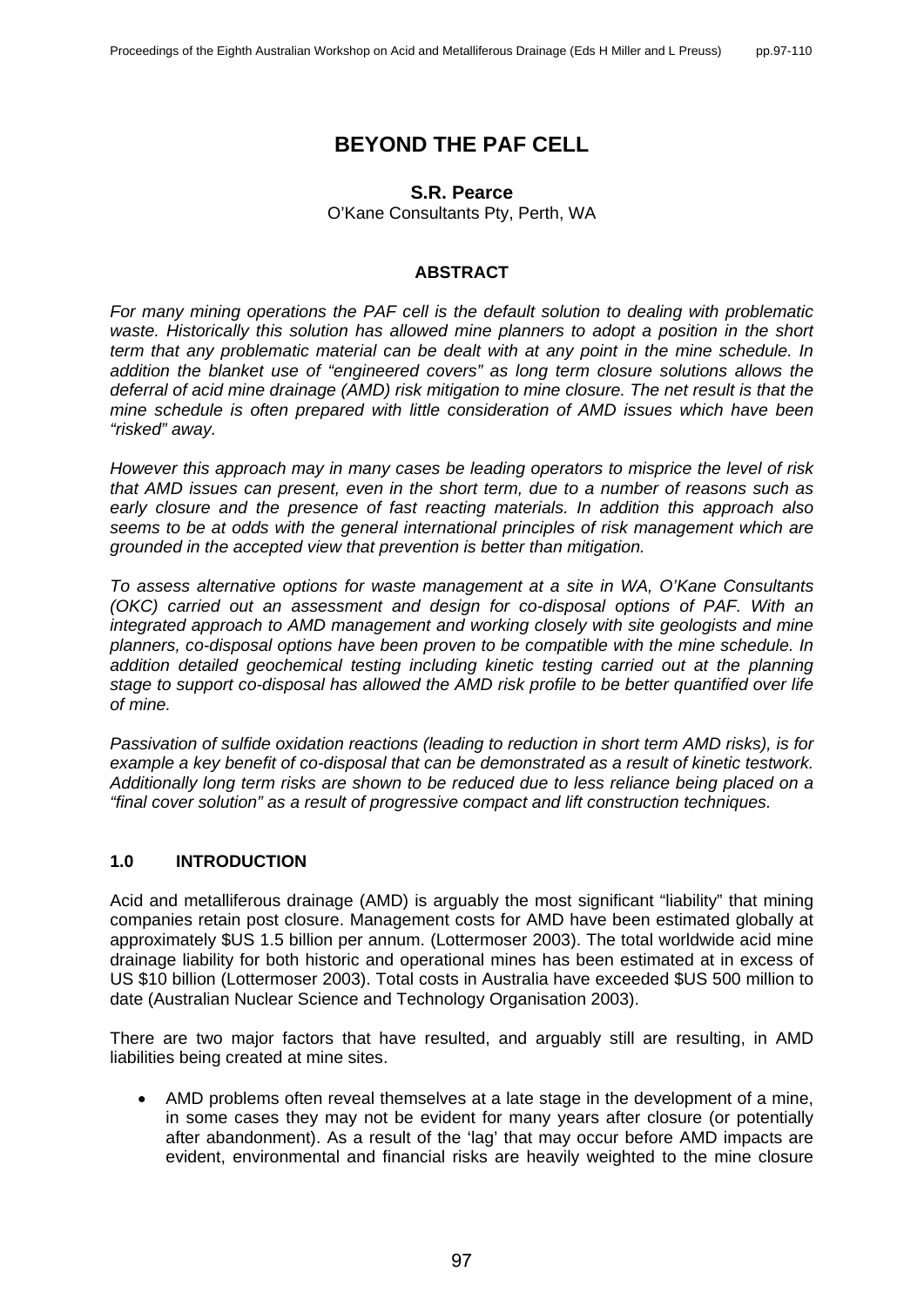rather than operations period of the life cycle of the mine. A result of this lag time AMD risk is often underestimated by operators as there is a link made between the observation that there is "no problem at this time" to a conclusion that there "will be no problem". The presence of this lag effect therefore tends to foster complacency at sites where significant future problems may be a few years around the corner. The management of AMD is consequently impacted by the effect this lag time has on decision making as short term thinking does not translate well to long term issues like mine closure.

• In the planning stages of a mining project, fundamental decisions are made about the operation including waste storage and management. Although the fine detail has not yet been developed, conceptual designs are drawn up which commonly include footprints and designs for waste rock dumps (WRDs) and tailings dam (TSFs). This can prove to be a problem as it is still not routine for the use of geochemical modelling of AMD-classified material in conjunction with the early planning and scheduling of mining activities. A result of this is that concept designs are conceived before detailed geochemical assessments have been completed. A consequence of this "design before facts" approach is that retro fitting of the concept designs is then required if an AMD problem is identified later on.

The consequence of these two factors has been the proliferation of the use of PAF cells for management of PAF materials. This is because:

- A PAF cell can be "retro fitted" into almost any waste rock dump
- Poorly designed PAF cells may not result in any notable impacts for many years therefore problems can be "hidden"

The use of PAF cells for these reasons could be described as reverse engineering. The primary design consideration for the storage of PAF material should be aligned with industry best practice which, based on the international principles of risk management, are grounded in the accepted view that prevention is better than mitigation. The PAF cell in many cases does not meet this most basic principle.

## **2.0 PLANNING FOR FAILURE**

Some planning issues that commonly result in poor decision making with respect to waste materials management include:

- Designs from a previous operation, or stage of mining at the site are "copy and pasted" using a "one size fits all" approach. This may then result in many stages of retro fitting and reverse engineering to make the design "fit for purpose".
- Material(s) that were assumed to be suitable for construction purposes are later classified as unsuitable due to AMD risks. This may result in a significant loss of construction materials
- The volume of material that requires management as a result of AMD risks is significantly underestimated at the planning stage. This can result in the design of containment facilities at a late stage of planning. This in turn may result in significant cost and/or time delays as design metrics like footprints and/or height restrictions for waste dumps may already be set by planning consents.
- A key assumption is made during the approvals process that effective management of AMD material can be achieved by construction of a PAF cell. This may not be an appropriate means of management however if PAF material will be produced in small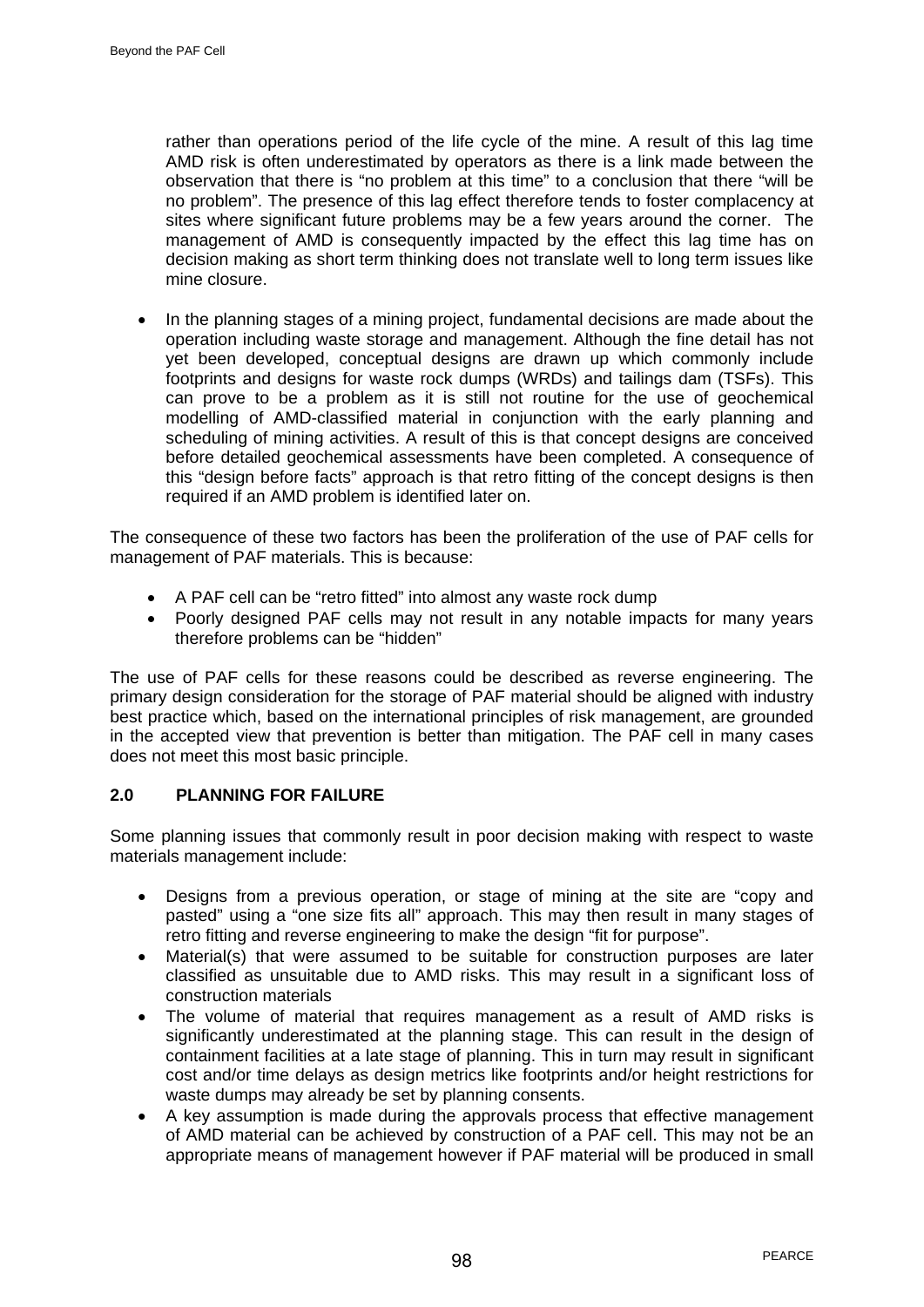volumes over a long time period. The construction and management of a single PAF cell is not practical over this timeframe. As a result the management measure proposed may be ineffective with respect to managing AMD risks.

• An early stage mining proposal is introduced during the planning process (for example an early ore mining option to generate positive financial returns). Planning decisions for AMD management may therefore be expedited. This may result in management measures being proposed that are not compatible with further stages of mining.

As previously stated, these issues generally conspire to the adoption of the PAF cell as the "solution" to PAF management. This would not be an issue if the PAF cell could be ubiquitously used as an effective solution, however there are a number of key reasons why this is not the case:

- 1. PAF cells are not generally engineered containment facilities. The common term used in industry is "encapsulation" however this is misleading as it implies a degree of engineered containment. In reality PAF cells are merely buried waste masses.
- 2. PAF cells rely on cover systems that reduce infiltration to function as they are not engineered structures. Any infiltration into the WRD will flow into a PAF cell unimpeded. However cover systems are placed on the surface of WRDs which is the most common failure point for these structures due to erosion/vegetation loss/weathering etc. The factor of safety for a PAF cell is often only as high as that of the cover system which in many cases does not offer a high factor of safety over long term time frames. (Wilson ref)
- 3. The internal structure of a WRD as a result of crude dump construction methods results in the formation of internal hydrology/gas regime that does not conform to the assumptions made when the PAF cell was "designed". In simple terms oxygen comes from under the PAF cell in the dump not from the surface and water can come in from the sides.
- 4. Waste dumps are not routinely equipped with internal monitoring equipment making it difficult to validate the performance of the design
- 5. Construction of waste dumps at many sites is not completed with detailed QA/QC control and documentation measures. Cover systems are often proposed to limit infiltration into the WRD, however the most common failure point on a WRD is at the surface. As a result cover systems have an inherently low factor of safety in design in many instances.
- 6. The waste schedule is not compatible with the PAF cell design resulting in PAF materials that come out of the pit:
	- a. Too early
	- b. Too late
	- c. In too much volume
	- d. Are very reactive and so can't be left exposed for long periods

## **3.0 WRD DESIGN ISSUES**

Some of the key issues that have an impact on the design of PAF storage facilities within WRDs and the success (or otherwise) are summarized below:

## **3.1 WRD structure**

Generic conceptual models for WRDs have been published by many authors, and many guidance documents contain "industry standard" schematics. However, what may appear to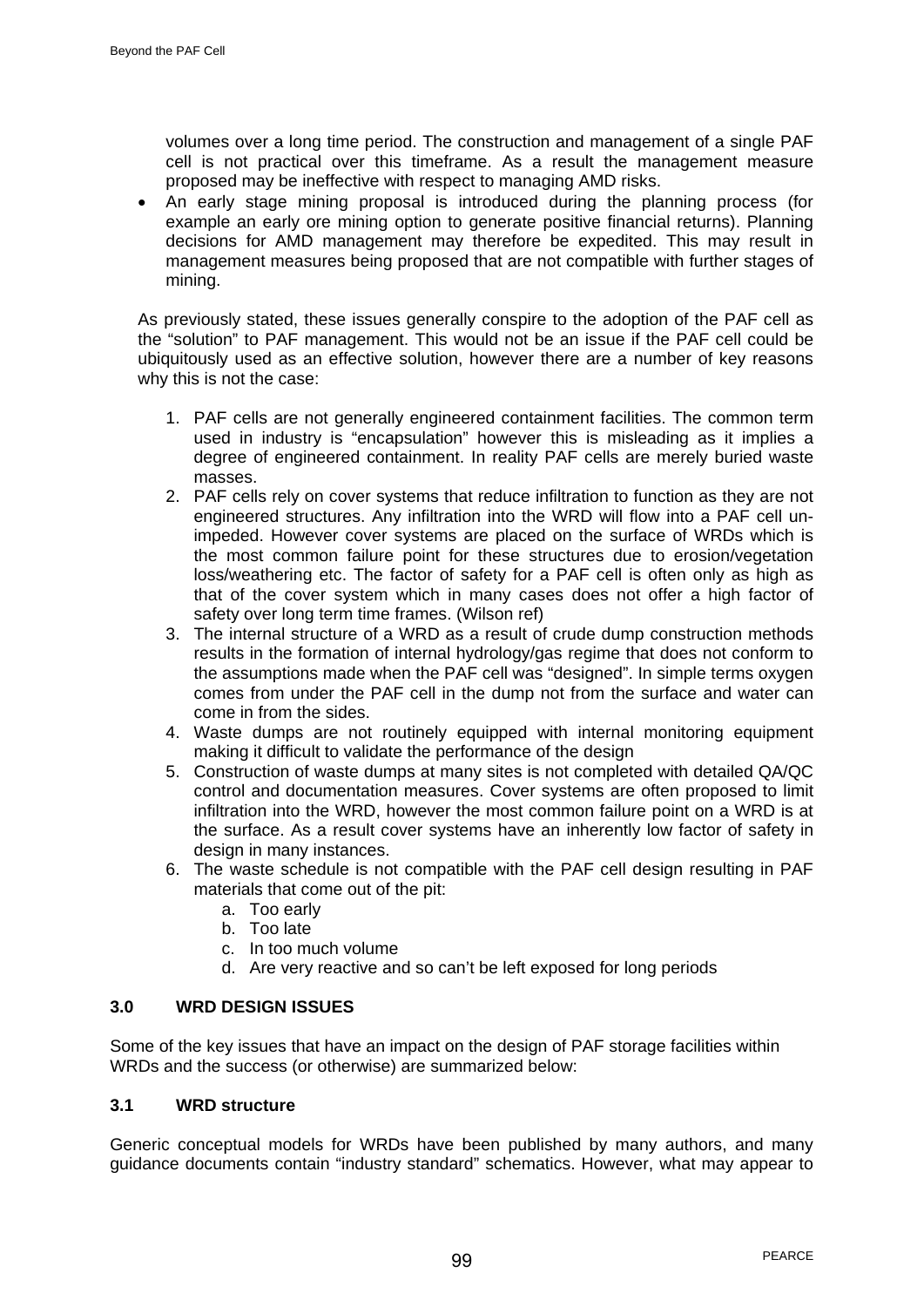be a useful concise summary "picture" is potentially dangerous if these are assumed to be based on complete and robust technical models. Some authors have attempted to incorporate field data and scaled laboratory experiments to make these models more technically robust (notably the work of Ward Wilson, e.g. Wilson 2011), however this approach has yet to translate to the more generic "industry standard guidance".

Figure 1 is taken from Australian Government DITR (2007) and clearly shows the limits of a generic model. For example the oxidized zone is shown as a simple halo around the edges of the waste, and infiltration is indicated to be vertically uniform. Whilst potentially applicable to homogeneous waste materials such as tailings, this model is not likely to be reflective of waste rock dumps. The location of a standard PAF cell is indicated on this Figure which is positioned to reflect the understanding of this conceptual model, i.e. that the middle of the dump is the best place as it is "encapsulated" from oxygen and water ingress.



## **Fig. 1. Generic model of AMD production and contaminant migration from a waste rock dump after Australian Government DITR (2007).**

The conceptual model shown in Figure 1 is commonly used for decisions on PAF cell placements however this model does not reflect the internal structures of dumps created as a consequence of the prevalence of end tipping material. These structures have intrinsic hydrologic characteristics which control oxygen and water flow throughout the waste material (Wilson 2011). Figure 2 is a conceptual model showing a cross section of a typical WRD constructed by end dumping material. The segregation of coarse and fine grained material into parallel bands along tip faces is a common feature of end-dumped WRDs. The segregation of material as shown in Figure 2 has been confirmed by WRD excavations in the work of Wilson (2011). The conceptual cross section shows that the infiltration of water enters the WRD at the top of the pile, percolating down through areas of fine grained materials. During heavy rain events such as cyclones, water will also enter the WRD in coarse grained sections quickly percolating to depth. Oxygen ingress primarily will enter the WRD at the bottom of the pile moving upwards through the free draining course material layers.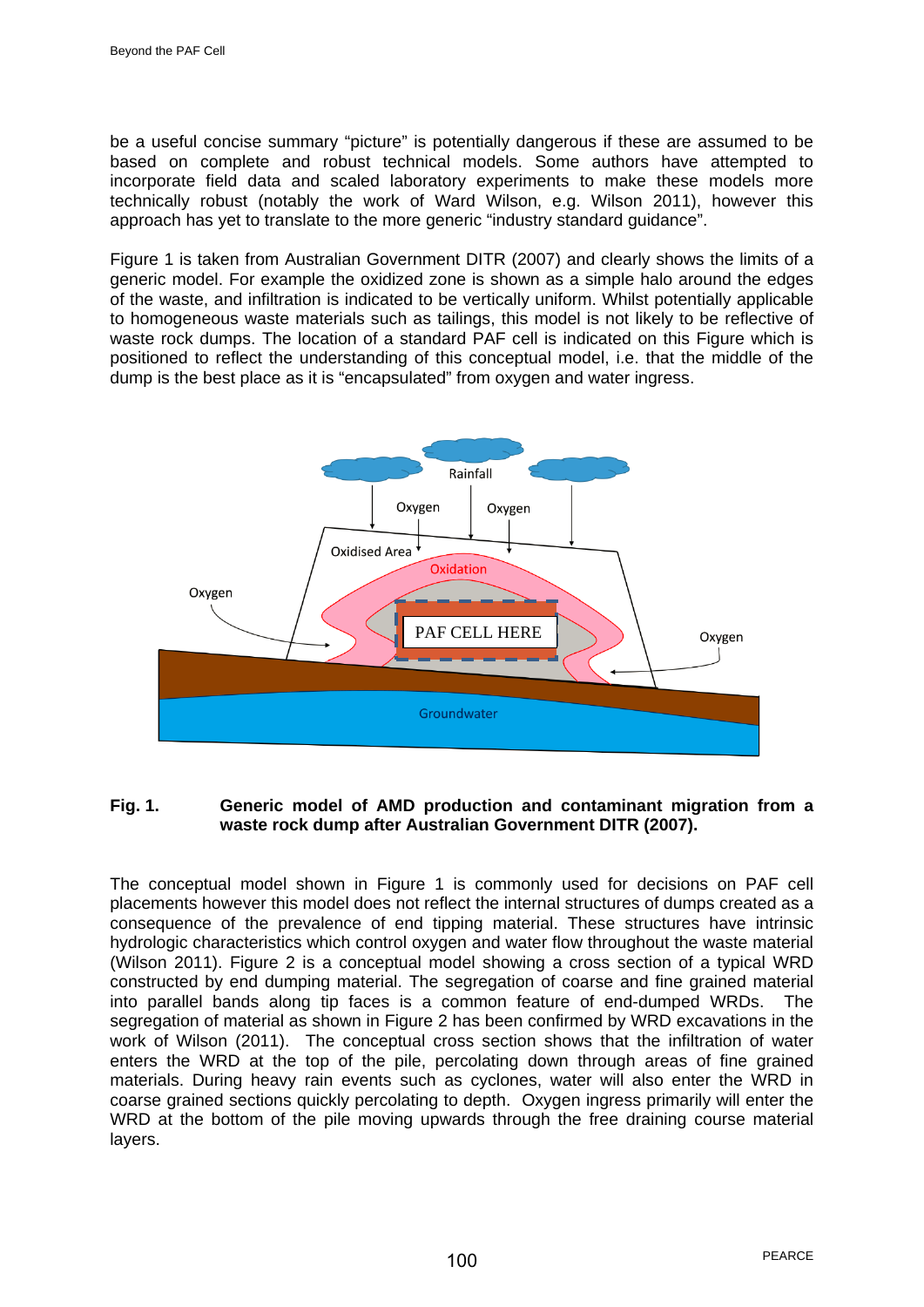The presented conceptual internal structure of WRDs constructed by the common practice of end dumping is an ideal scenario for the production of AMD given the ample supply of atmospheric oxygen and water.



## **Fig. 2. Conceptual cross section of end dumped WRDs illustrating oxygen and water transport**

# **3.2 WRD design**

In contrast to other engineered waste management structures like domestic landfills, construction and regulator approval of WRDs commonly does not include detailed engineering specifications, as built drawings and QA/QC documentation. This has resulted in many WRDs being constructed poorly and often with limited planning/thought having been made with respect to materials management and placement. This is no clearer than the prevalence of end tipping in the construction of WRDs. End tipping as has been shown previously creates the perfect conditions for AMD to occur within a dump. Even when an unengineered unlined PAF cell is proposed within a WRD, end tipping is still used to construct the dump, and in some instances the PAF cell itself.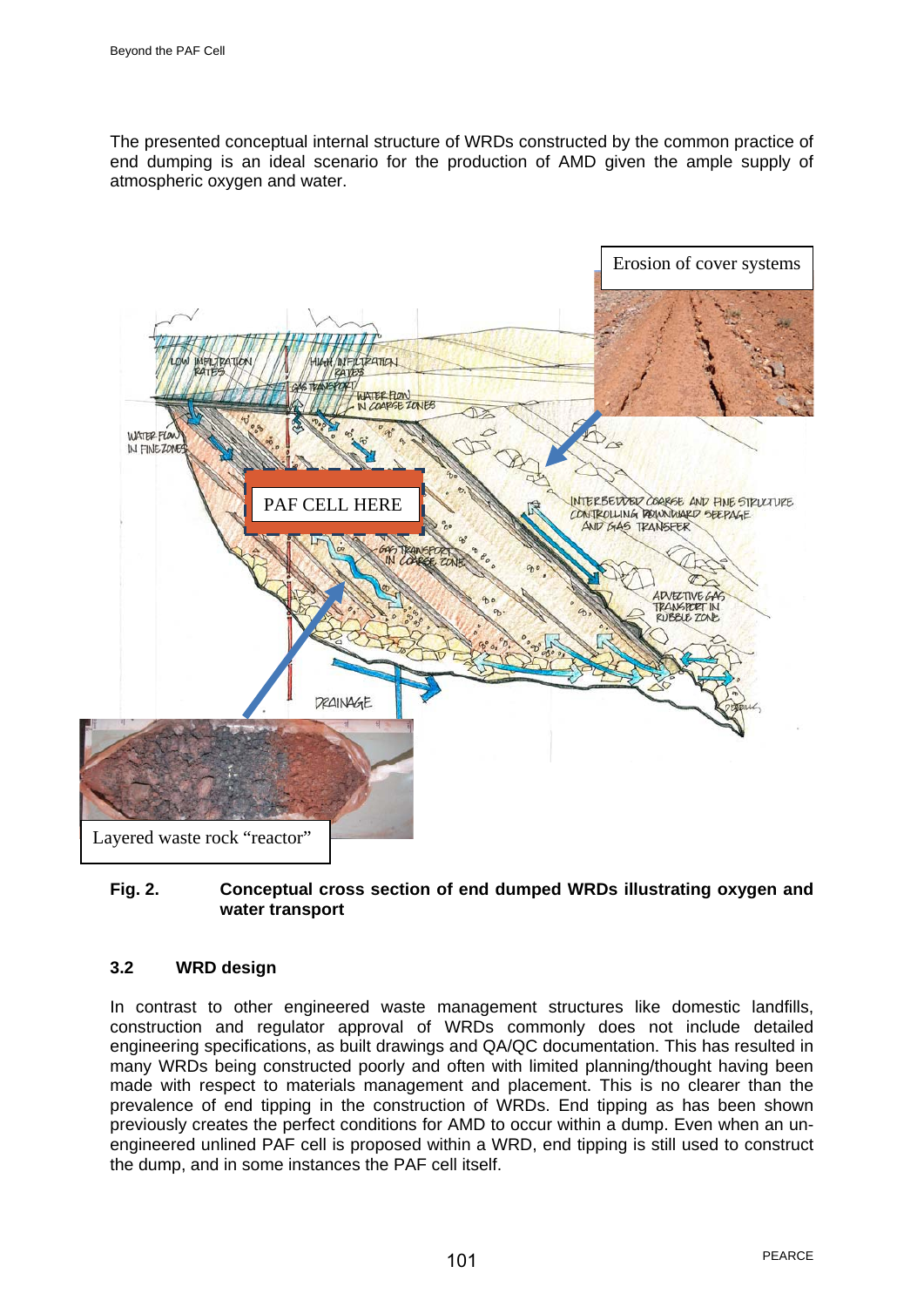In general PAF cells rely on cover systems that reduce infiltration into the WRD to function as they are not engineered structures and so are vulnerable to ingress of water and/or oxygen. This means that PAF cells are not actually the management measure to protect against AMD in their own right, rather it is the cover system that is the management measure. This is because any infiltration, or oxygen ingress into a WRD will flow into a buried PAF cell unimpeded as there is generally no "containment structure". Many successful engineered cover designs have been implemented so the reliance on the cover system cannot be seen as a significant risk in all instances, however the fact remains that the most common failure point on a WRD is at the surface. As a result many cover systems have an inherently low factor of safety in design compared to alternatives such as truly engineered containment systems and layered co disposal options (discussed herein).

## **3.3 WRD monitoring**

In contrast to other waste management industries such as domestic landfill, WRDs are generally not subject to active monitoring by way of internal instrumentation being installed (with the exception of cover systems). This "walk away" approach has resulted in the creation of potential environmental hazards as processes like AMD take many years to develop and often will go undetected for decades until a significant AMD discharge occurs without warning.

With the advancement of sonic drilling technology WRD can be assessed at depth to evaluate:

- Internal hydrologic conditions and the response of the WRD to climatic variables such as incident precipitation and pressure
- Internal processes such as heat generated through sulfide oxidation
- Movement and replenishment of oxygen through dump structure
- The location of dump structure such as rubble zones and underlying historical drainage pathways etc

The placement of oxygen probes, and pore pressure piezometers would allow the performance of the PAF cell to be monitored over time, although this at present is not industry standard practice.

## **3.4 Waste schedule**

There are a number of planning factors related to the mine schedule that can make PAF cell use challenging:

- Waste schedules are not always produced, or are generally not very accurate with respect to AMD volume calculation or the time over which PAF will be produced
- PAF may be excavated early in the mine life before there is a suitable place to locate a PAF cell due to WRD construction limitations
- PAF may be excavated late in the mine life and disposal requires re-excavation of the waste or near surface disposal
- Reactive material requires immediate cover and, PAF cells may have been designed to be open for long periods which increases the exposure of the material to oxidation reactions
- A PAF cell looks simple on a schematic but the designation of one (or a few) areas for PAF deposition will restrict the operator to placement of PAF in very small area of the dump that may not be compatible with the mine schedule.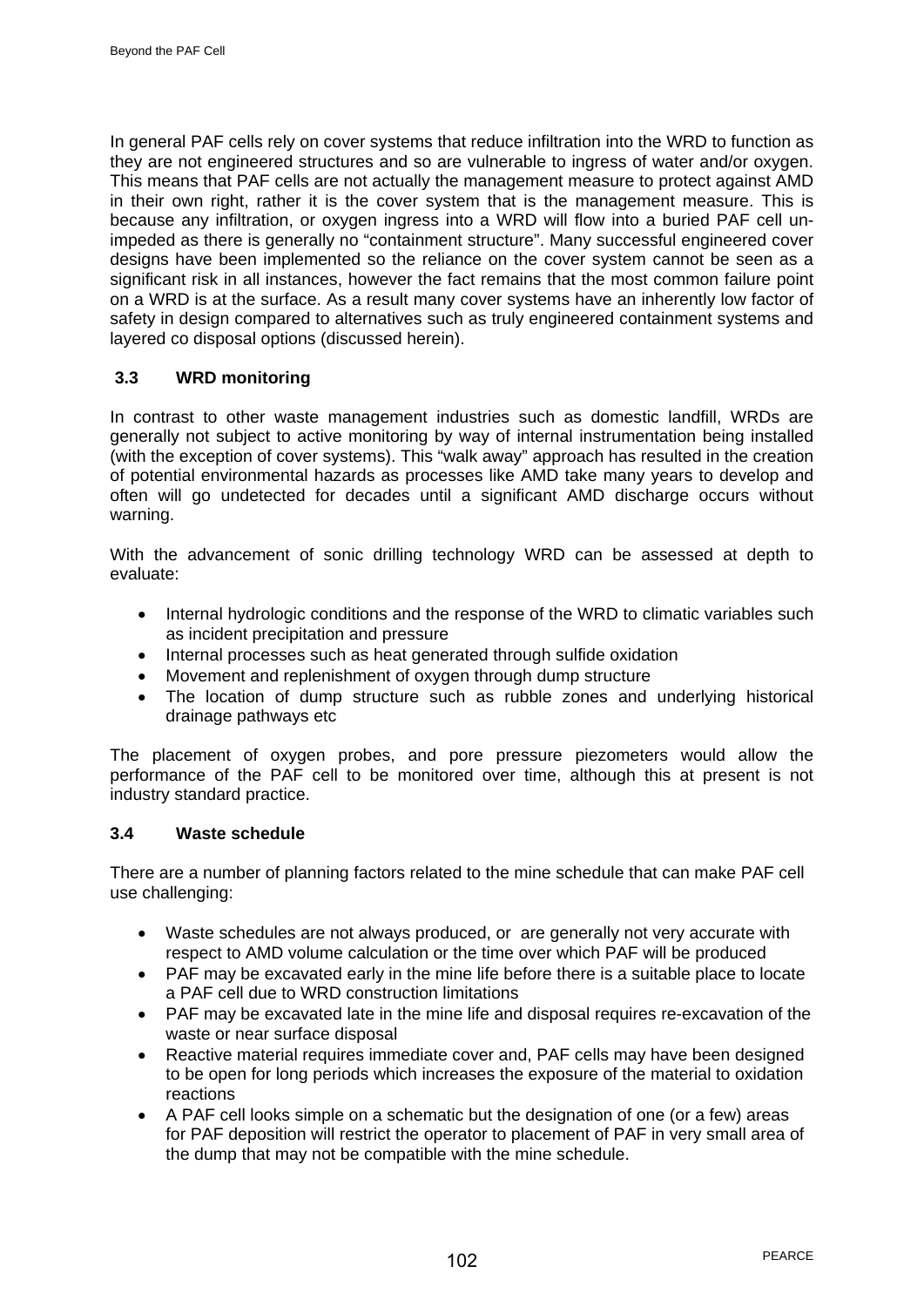- The production of PAF may not be as planned in the schedule and so a designated location in the WRD may not be accessible.
- More PAF may be excavated than thought and so the cell will be filled faster than thought. Additional "cells" are then required in areas not previously planned for PAF disposal.
- A detailed waste schedule may not have been created at the time the design needs to be completed for the dump. The location and size of PAF cells may therefore not be appropriately designed.

An example schedule is shown on Figure 3. Although the volumes of PAF are not large, it is only once the waste schedule is viewed that the management challenges become apparent From this figure it is clear that if PAF production occurs later on in the schedule and therefore a PAF cell is proposed, it may have to be close to the surface of the WRD if construction is from the bottom up as is standard practice.



**Fig. 3. Example of mine waste schedule from mine waste model (Pearce et al 2012)**

# **4.0 CO DISPOSAL AS AN ALTERNATIVE**

Co disposal has been used as a design alternative to cells for a number of years however the practice is not wide spread. The main reasons for this are that co disposal options are considered to be:

- 1. More expensive than a "containment cell"
- 2. Not compatible with the mine schedule
- 3. Too complicated to build

These are mainly issues relating to practical site management and planning issues, all three of these pre conceived "problems" are however not necessarily correct.

1. It is true that a co disposal option is more expensive in the short term and requires a more complex engineering design than a traditional PAF cell. However given a crude PAF cell is only one step above do nothing option then the cost base is not an applicable comparison. In addition the cost of placing and maintaining a complex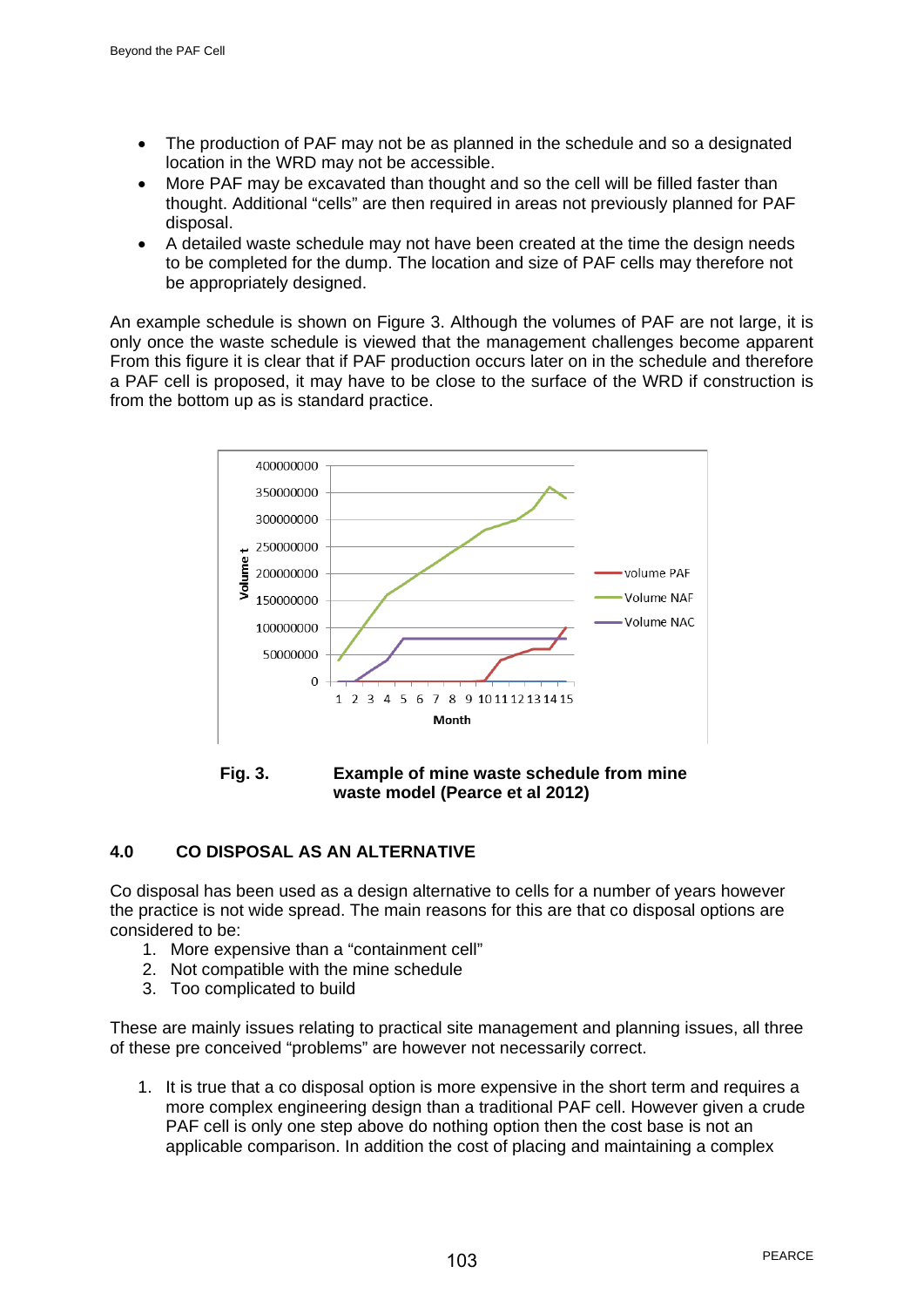cover system is often not taken into account, nor are the long term closure liability costs of the "failure" of the PAF cell that could result in AMD.

- 2. A co disposal option may in fact be more flexible and therefore compatible with the mine schedule than a PAF cell as multiple depths/areas can be used for PAF deposition. Scheduling problems with PAF cells include:
- 3. Design complexity and engineering challenges of placing and maintaining a complex cover system to perform over decades/100s years to reduce infiltration (as PAF cells rely on this assumption) are often not taken into account.



**Fig. 3. Concept co disposal option**

The general concept of co-disposal is to include:

- Horizontal layering to reduce vertical permeability and consequently oxygen and water ingress
- Co mingling of PAF and non acid forming (NAF), preferably with buffering properties to reduce the reaction rates of the PAF material
- Less reliance on the cover system to perform adequately as a mitigation measure for AMD

# **5.0 EXAMPLE OF CO DISPOSAL OPTION**

OKC assisted with the management concept for a site in WA which required management of PAF materials. Details of the site are as follows:

- PAF materials were identified in the geological block model as pyritic banded iron formation (BIF)/chert in relatively small quantities <10%
- Kinetic testing indicated the materials were fast reacting as they have no buffering capacity
- Leach testing identified metals release as a low but potential risk if oxidation of the PAF materials occurred
- The mine schedule incorporated a geochemical block model which predicted that PAF materials would be produced over much of the life of the operation due to the location of the material in the pit shell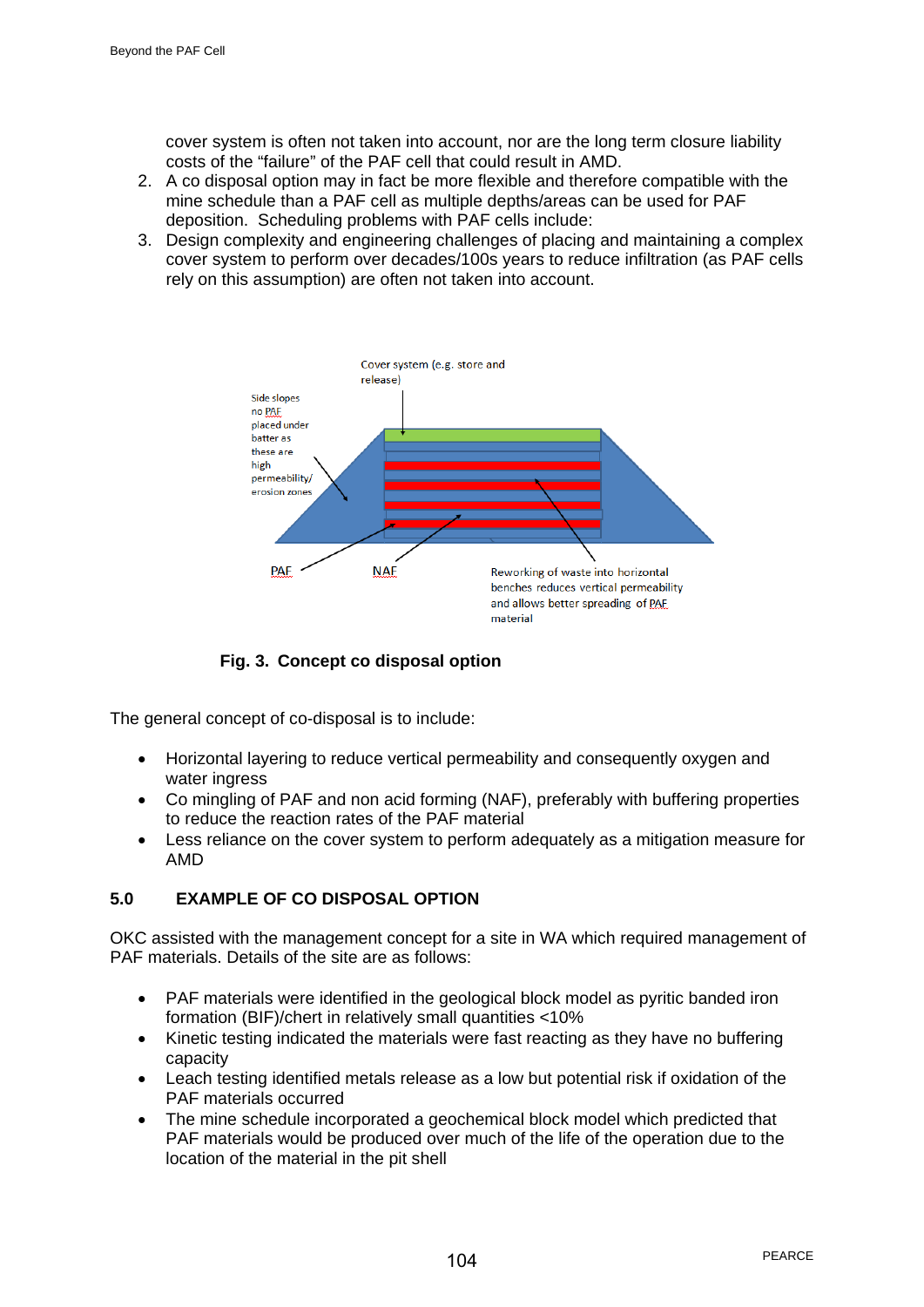• Disposal under the slopes of WRDs was required

A PAF cell was not deemed to be a suitable option given the parameters of the site, instead a co disposal option was investigated as a potential design solution.



## **Fig. 4. Example of detailed engineered co disposal where under-slope PAF disposal is required**

The co disposal option was preferable over a PAF cell for the following reasons:

- There is flexibility in the disposal of PAF over the life of the WRD as there is not a restricted area in which PAF has to be placed. Rather PAF disposal can be completed in a progressive manner. This is important as PAF was predicted to be produced over the life of the operation.
- Disposal under slopes was required due to site constraints and dump land forming therefore engineered containment was required as infiltration could not be guaranteed to be prevented by a cover system
- There was an availability of NAF Tuff material on site that can be easily compacted into low permeability layers. Tuff material was also likely to be produced progressively over the life of the operation
- Geochemical assessment indicated the Tuff materials may act to reduce AMD discharges as a result of passivation of pyrite oxidation, retardation of metals leaching, and buffering of pH.

The design allowed for co disposal of PAF and NAF Tuff materials together in paddock dumped lifts of 4.5m. In between lifts, traffic-compacted layers of Tuff were to be placed to form horizontal low permeability breaks to oxygen and water ingress.

The design was operationally simple as PAF can be placed at the rate it comes out of the pit. Some areas of the dump may have no PAF as a result of excavation schedule but this does not matter in context as the design does not rely on PAF being placed in specific areas.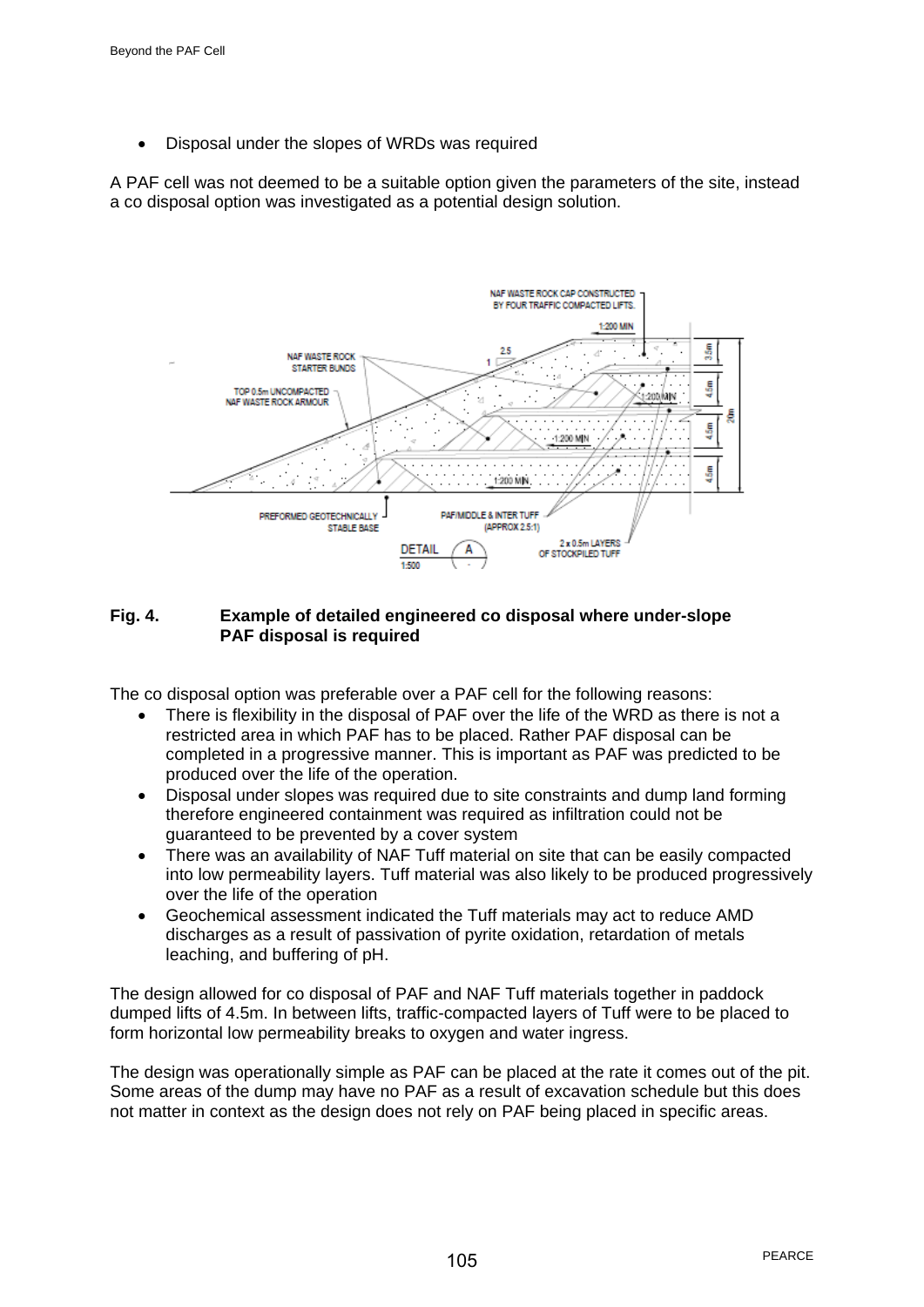# **6.0 GEOCHEMICAL TESTING OF CO DISPOSAL OPTION**

A series of detailed geochemical tests were completed to validate the co disposal option. Two materials were identified as potential co disposal agents:

- NAF Tuff (with no appreciable PAF component)
- NAF BIF with no appreciable PAF component and appreciable acid neutralizing capacity (ANC) as a result of presence of carbonates

The tuff was found in discrete layers and so could more easily be separated and recovered while the BIF was more difficult to recover.

Material that required management included pyritic material with an elevated PAF potential which was found in both BIF and in a Tuff layer. Kinetic net acid generating (NAG) tests indicated that this Tuff material with a similar (net acid producing potential) NAPP to BIF material was not as fast reacting. The chart below shows a kinetic NAG test carried out on:

- PAF Tuff NAPP: 66  $H<sub>2</sub>SO<sub>4</sub>/t$
- PAF BIF NAPP:  $43 \text{ H}_2\text{SO}_4/\text{t}$

As can be seen the Tuff sample has slower reaction kinetics than the BIF sample indicating that it may have some buffering/passivation properties.



**Fig. 5. Results of Kinetic NAG testing**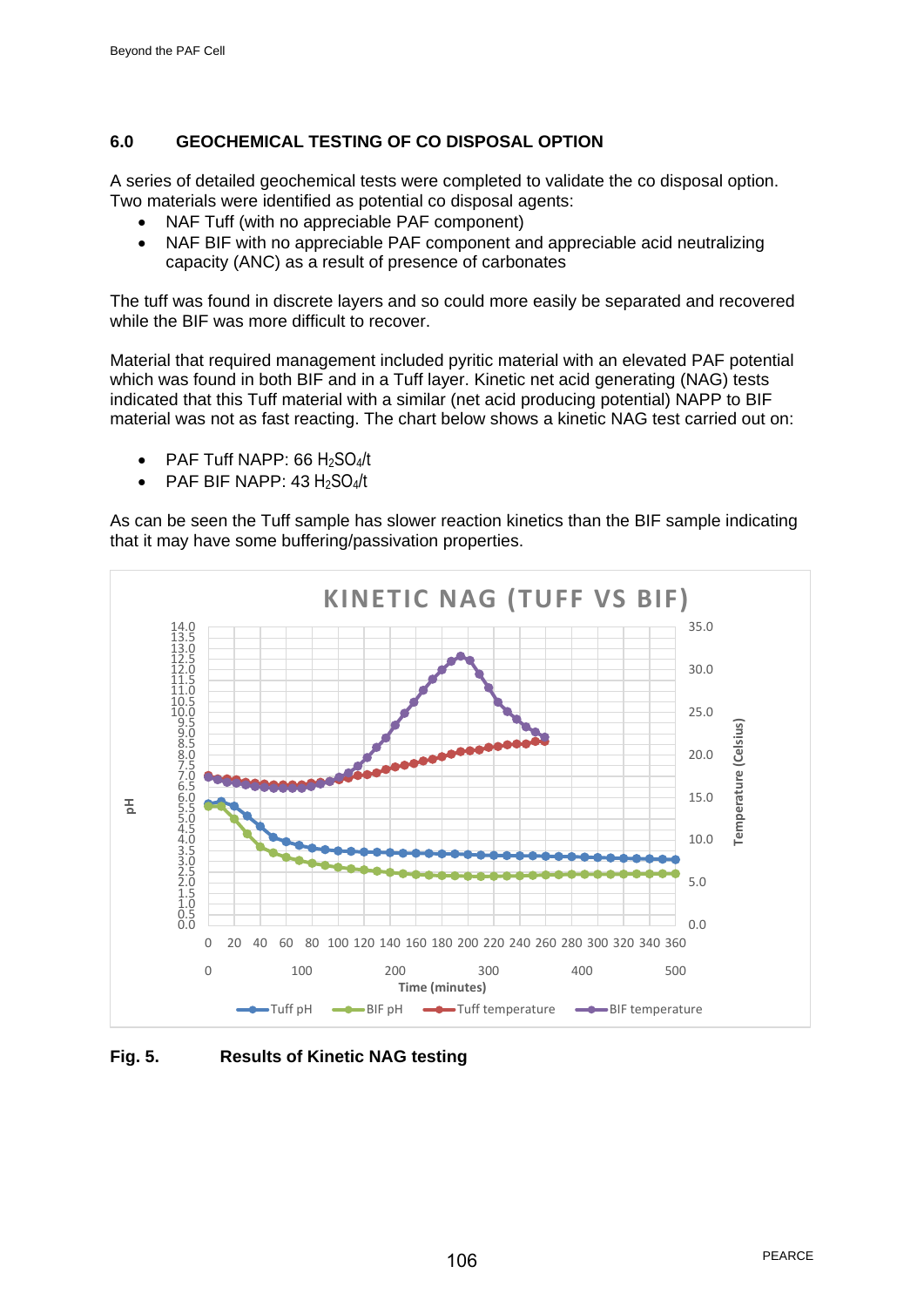The Tuff was identified from this initial geochemical testing as potentially having the following properties:

- Potential passivation of pyrite oxidation
- Potential retardation of metals leaching
- Potential buffering of acidic pH.

An acid base characterization (curve) ABCC test was carried out to determine the relative properties of the NAF Tuff and NAF BIF:

**Table 1. ABCC testing results** 

| Sample ID          | <b>ANC</b>        | <b>ABCCUnits</b> |
|--------------------|-------------------|------------------|
|                    | kg<br>$H_2SO_4/t$ |                  |
| Tuff (S1)          | 1.745             | 1>               |
| BIF (TP<br>315606) | 18.76             | 20.00            |

As can be seen from Table 1 the NAF BIF has all ANC present in an available form, however the NAF Tuff appears to have very limited buffering capacity.

An x ray diffraction (XRD) was carried out on the NAF Tuff to determine its mineralogy which returned major minerals as quartz, illite, kaolinite and muscovite. It is possible that although the material has low buffering capacity to the ABCC test, the clay minerals may offer passivation of AMD reaction and sorption of metals as a result of cation exchange.

To determine the effectiveness of the NAF Tuff and the NAF BIF as co disposal agents a leaching test was carried out which included the following rationale:

- Experiment A: A sample (200g) of PAF material from site with high soluble sulfate minerals was subject to a 24hr 1:1 leach using water (sample 315609). This produced an acidic leachate (200ml) with dissolved metals that was considered to be reflective of leachate that may be generated within the waste rock dump (WRD). The pH of this leachate was 3.3. This pH was constant with the Kinetic NAG test of the pyritic tuff which has an endpoint of pH 3.1 (Figure 5).
- Experiment B: Three samples of PAF material of the pyritic BIF were chosen and subjected to a NAG test. The liquor (200ml) from the NAG test was retained as an example of the leachate that may be generated from the WRD. The pH of these leaches were consistent with the endpoint of the Kinetic NAG test of the pyritic BIF which was pH 2.4 (Figure 5), the results for the NAG tests are shown below:
	- o 106223: 2.29
	- o 106224: 2.31
	- $o$  315611: 2.71

Results from the experiments below are shown in Figures 6 and 7

• Experiment C: 100ml of the water-leached PAF sample was then mixed with 100g of the NAF Tuff (material was not pulverized, sand to gravel size material used) and left for 24 hrs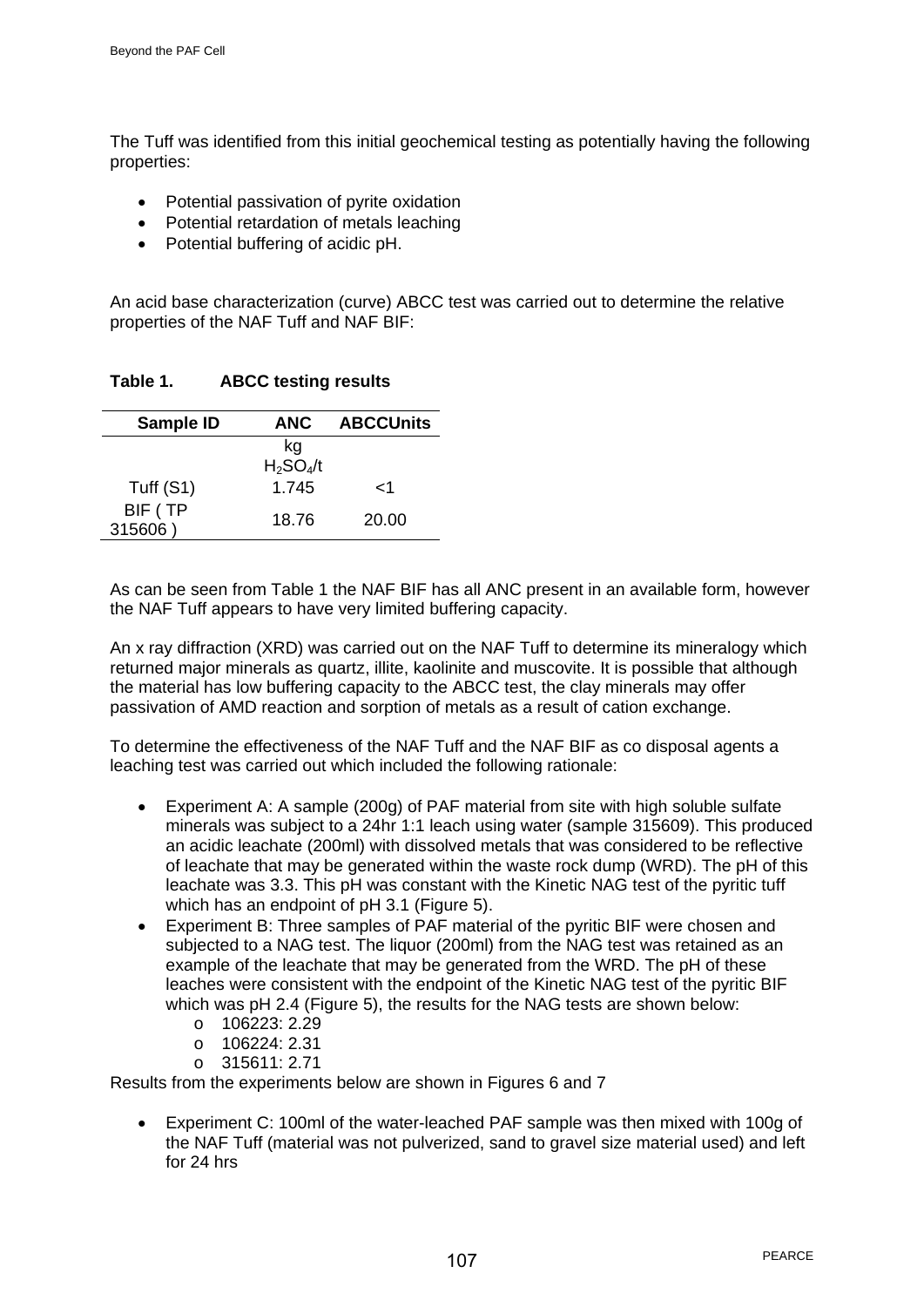- Experiment D: 100ml of the water leached PAF sample was then mixed with 100g of the NAF BIF (material was not pulverized, sand to gravel size material used) and left for 24 hrs
- Experiment E: 100ml of the NAG liquor from PAF sample 106223 was then mixed with 100g of the NAF Tuff (material was not pulverized, sand to gravel size material used) and left for 24 hrs
- Experiment F: 100ml of the NAG liquor from PAF sample 106223 was then mixed with 100g of the NAF BIF (material was not pulverized, sand to gravel size material used) and left for 24 hrs
- Experiment G: 100ml of the NAG liquor from PAF sample 106224 was then mixed with 100g of the NAF BIF (material was not pulverized, sand to gravel size material used) and left for 24 hrs
- Experiment H: 100ml of the NAG liquor from PAF sample 106224 was then mixed with 100g of the NAF Tuff (material was not pulverized, sand to gravel size material used) and left for 24 hrs
- Experiment I: 100ml of the NAG liquor from PAF sample 315611 was then mixed with 100g of the NAF BIF (material was not pulverized, sand to gravel size material used) and left for 24 hrs
- Experiment J: 100ml of the NAG liquor from PAF sample 315611 was then mixed with 100g of the NAF Tuff (material was not pulverized, sand to gravel size material used) and left for 24 hrs



The results from the experiments are shown as follows:

**Fig. 6. Results of leach testing of co disposal materials (pH)**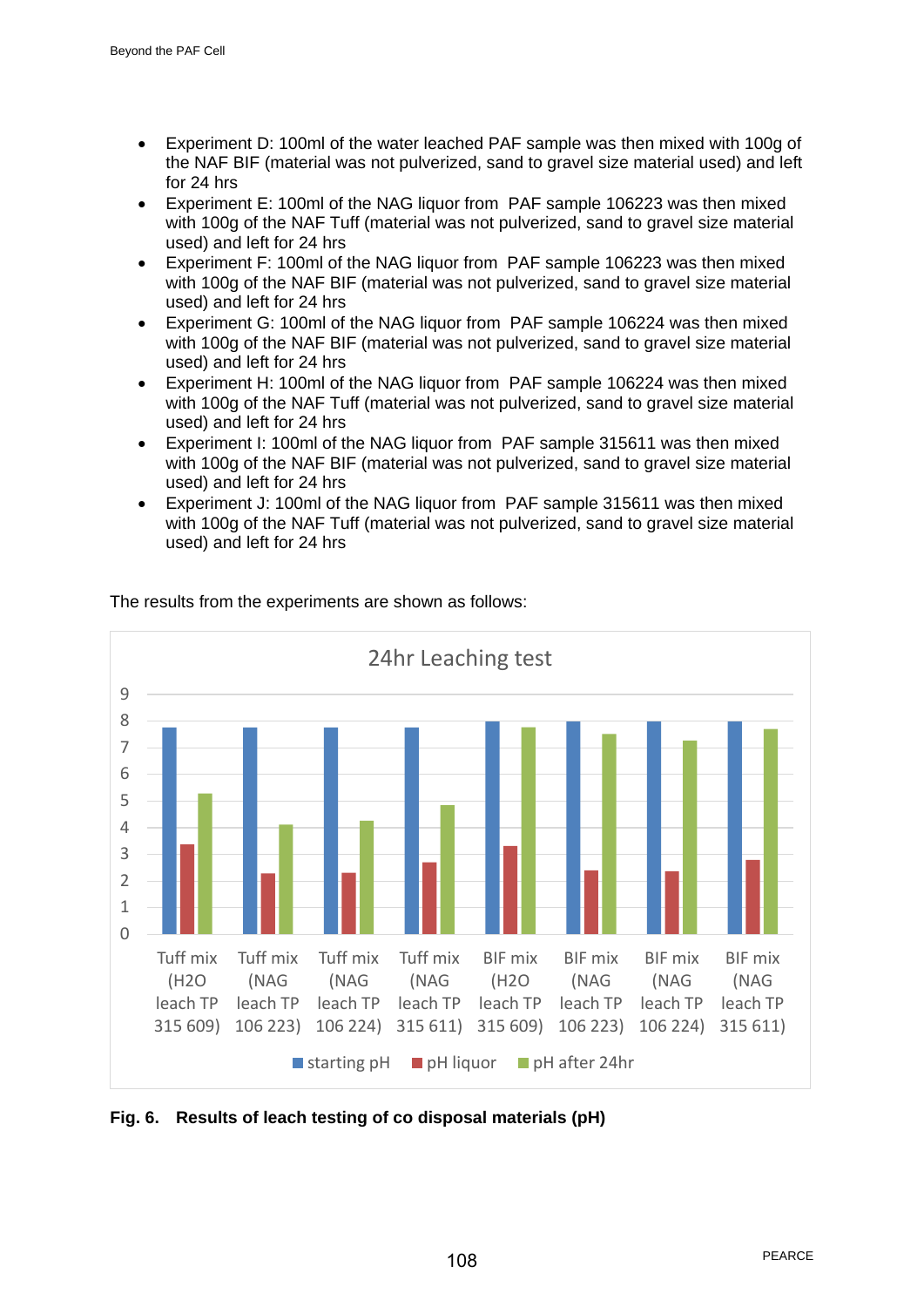Figure 6 shows:

- The NAF Tuff material buffers the acidic pH of all the leachates with the pH raised to between 4-5 from 2-3 after 24 hours. This is still slightly acidic however it is within the range of iron and aluminum precipitation and therefore if replicated on site is likely to reduce AMD impacts.
- The NAF BIF provides a higher degree of buffering than the NAF Tuff, with all results being above pH 7, this would be expected from the ABCC testing which indicated that the material contains readily available buffering capacity.



# **Fig. 7. Results of leach testing of co disposal materials (dissolved metals)**

Figure 7 shows the results of the analysis of the liquors from the experiments. The figure shows:

- Both the NAF Tuff and the NAF BIF are very effective in removing dissolved metals from the leachate solution. Aluminum iron and zinc were found in the initial liquor from 315609 at a combined concentration over 20mg/l, these elements were reduced to less than 1mg/l combined after the 24hr leaching test.
- Manganese appears to not be removed from solution by the NAF Tuff, but it is by the NAF BIF. It is likely that this relates to the higher pH achieved by the NAF BIF due to higher buffering capacity.

The results from Figure 6 and 7 are perhaps surprising given that the NAF Tuff from testing had negligible buffering capacity and yet was very effective in both raising the pH of the solution and removing metals from solution. It is likely that cation exchange in the clay